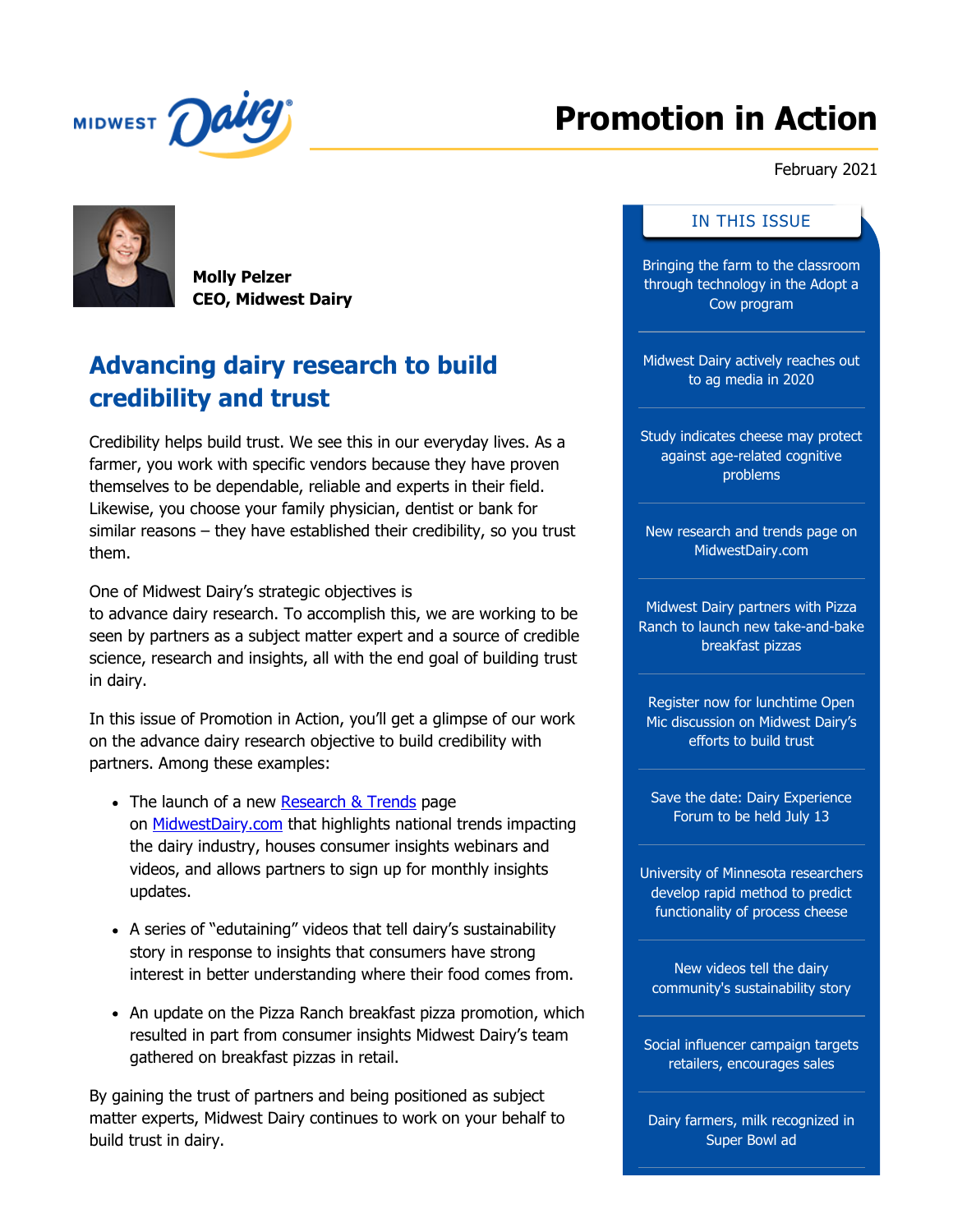[Driving dairy demand through](#page-6-1) synergistic partnerships

Midwest Dairy shares how new [strategic plan will help build trust](#page-7-0) and dairy sales

[Delivering the goods on dairy foods](#page-7-1) during National Nutrition Month

[Learn more](https://www.midwestdairy.com/) **about your checkoff investment at work!**

#### <span id="page-1-0"></span>**Bringing the farm to the classroom through technology in the Adopt a Cow program**

How tall will be she be? Does she exercise? Where does she live? These are just a few of the questions 4th and 5th-grade students asked their teacher when she introduced them to Pearl, a dairy calf from a local dairy farm. How students learned the answers to those questions along with more details about life on a [dairy farm, without ever leaving the classroom, was the topic of conversation in the latest episode of Dairy](https://www.midwestdairy.com/for-farmers/dairy-checkoff/dairy-farmer-communications/dairy-on-the-air/) on the Air.

In this episode, Brita Gibart, a teacher from Farmington, Minnesota, and Lorilee Schultz, a dairy farmer from Orangeville, Illinois, joined host Andy Vance in a discussion exploring the impact of the Adopt a Cow program on students, teachers and dairy farmers. The discussion touched on how the Adopt a Cow program, a partnership between Discover Dairy and Midwest Dairy, brings real-life details about dairy farming directly into the classrooms of students across the Midwest Dairy region and provides an opportunity for dairy farmers to share about how they care for their animals, the environment and their communities.

Adopt A Cow is just one example of how students and farmers are having meaningful connections using technology, and because it's easily accessible, these conversations can have an exponentially larger reach than a traditional on farm visit. Through Midwest Dairy's partnership with Adopt a Cow this school year, more than 10,000 educators have signed up, and more than 260,000 students have participated in the program. This is a 1,400 percent increase from the previous school year.

Tune in to the latest episode of [Dairy on the Air](https://www.midwestdairy.com/for-farmers/dairy-checkoff/dairy-farmer-communications/dairy-on-the-air/) to learn more about the Adopt a Cow program from the perspective of both an educator and dairy farmer. This Dairy on the Air episode, and others, can be download on iTunes, Google Play, Stitcher, iHeartRadio or your favorite podcast platform. You can also listen to this, and all Dairy on the Air episodes, directly on [MidwestDairy.com.](https://www.midwestdairy.com/for-farmers/dairy-checkoff/dairy-farmer-communications/dairy-on-the-air/)

**[Back to top](#page-0-0)**

#### <span id="page-1-1"></span>**Midwest Dairy actively reaches out to ag media in 2020**

In an effort to consistently share updates with dairy farmers about stories of how their checkoff investment is driving trust and sales in dairy, Midwest Dairy consistently reached out to ag media reporters in 2020,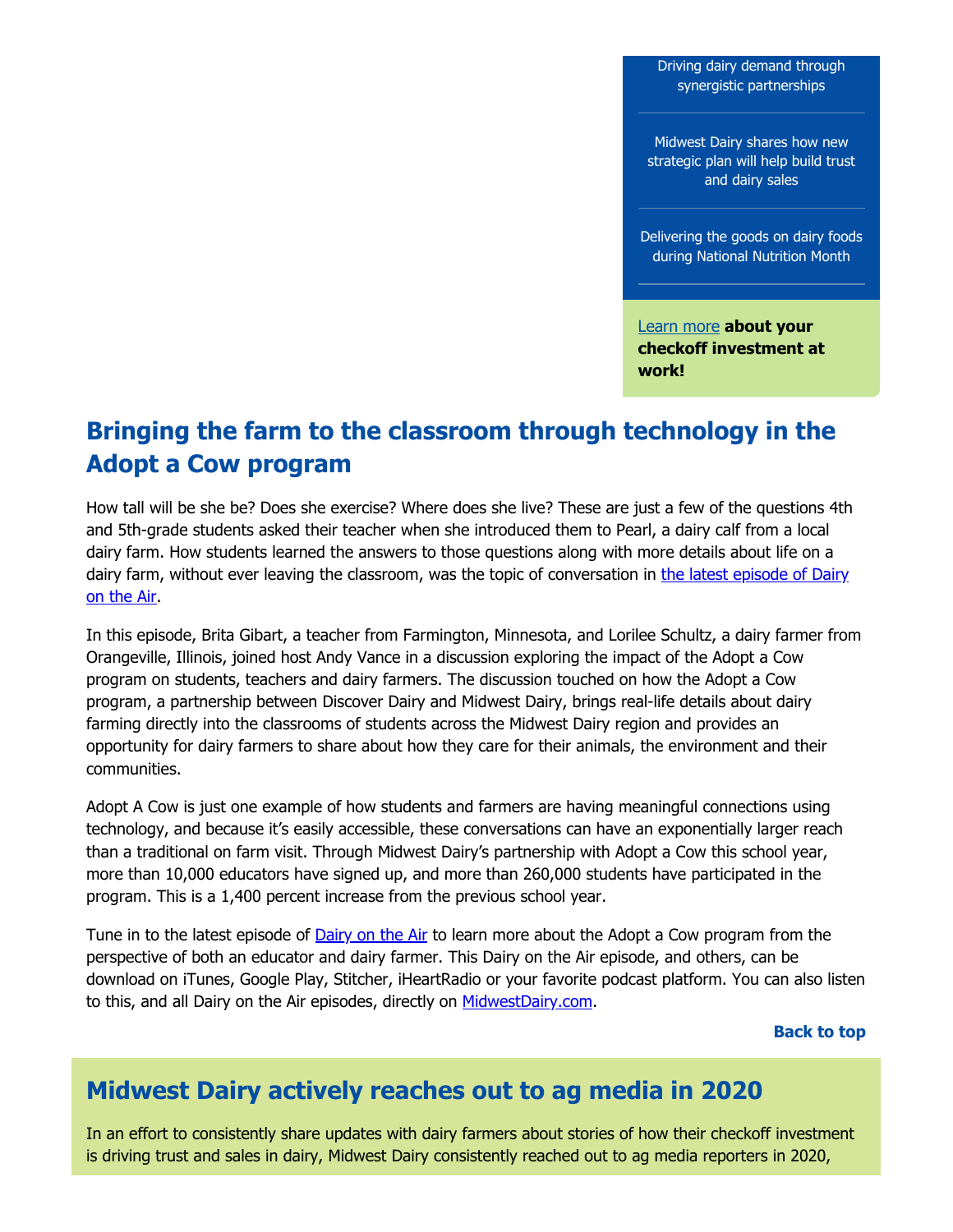securing 20 percent more media coverage compared to the previous year. Input from our recent survey of dairy farmers supported that dairy and agriculture publications are a top source of information they rely on for updates related to the dairy industry.

With a total of 494 placements, and a potential audience of nearly 7.8 million, Midwest Dairy shared relevant stories about how checkoff consistently refined its approach due to COVID-19 related trends, relevant consumer insights and other timely news hooks. The team also focused on narrowing in on working with specific media outlets and continued to customize story angles to deepen relationships with key ag media outlets. As a result, coverage in four top-tier national outlets – Hoard's Dairyman, DairyBusiness, Progressive Dairy and RFD-TV – accounted for nearly 10 percent of our overall earned media placements.

The stories that most resonated with media in 2020 were those that showcased dairy farmer values and Midwest Dairy's commitment to building and supporting local communities. In 2021, we will continue to build on this success and identify creative ways to tell Midwest Dairy's checkoff value story.

**[Back to top](#page-0-0)**

### <span id="page-2-0"></span>**Study indicates cheese may protect against age-related cognitive problems**

A recent study study suggests that eating cheese and responsible consumption of red wine are not just good for helping to cope with stressors, such as the current COVID-19 pandemic, but also in dealing with agerelated cognitive functions.

The study, supported by Iowa State University, National Institutes of Health (NIH), and Alzheimer's Association Research Grant, found a direct correlation between foods that we eat and cognitive activity in our later years. Participants of the study were asked to answer questions about the intake of common foods and alcohol consumption.

While there is no specific food to fight against COVID-19, regular dairy consumption is supported by nutrition science, and emerging research continues to support dairy's role in immune health, and overall metabolic health which may lead to better outcomes against the current pandemic. This is a great news for dairy, especially cheese, and the fermented foods community.

To learn more about the research, please visit [here.](https://www.research.iastate.edu/news/isu-study-indicates-diet-may-help-reduce-cognitive-decline/)

#### **[Back to top](#page-0-0)**

#### <span id="page-2-1"></span>**New research and trends page on MidwestDairy.com**

Midwest Dairy has launched a refreshed [Dairy Research and Trends page](https://www.midwestdairy.com/community/dairy-research/) on MidwestDairy.com. The page hosts a variety of market research and consumer insights now available to industry retailers, processors, and stakeholders. A few of the new resources available include:

- A [video](https://www.youtube.com/watch?v=CId5Tr38zRo&feature=emb_title) that highlights how checkoff's investment in research and insights increases dairy demand working with and through our partners.
- A summary of national trends impacting the dairy industry.
- A unique landing page promoting Midwest Dairy's [2021 "Dairy Today and Tomorrow"](https://www.midwestdairy.com/community/dairy-research/webinars-2021/) consumer insights webinar series.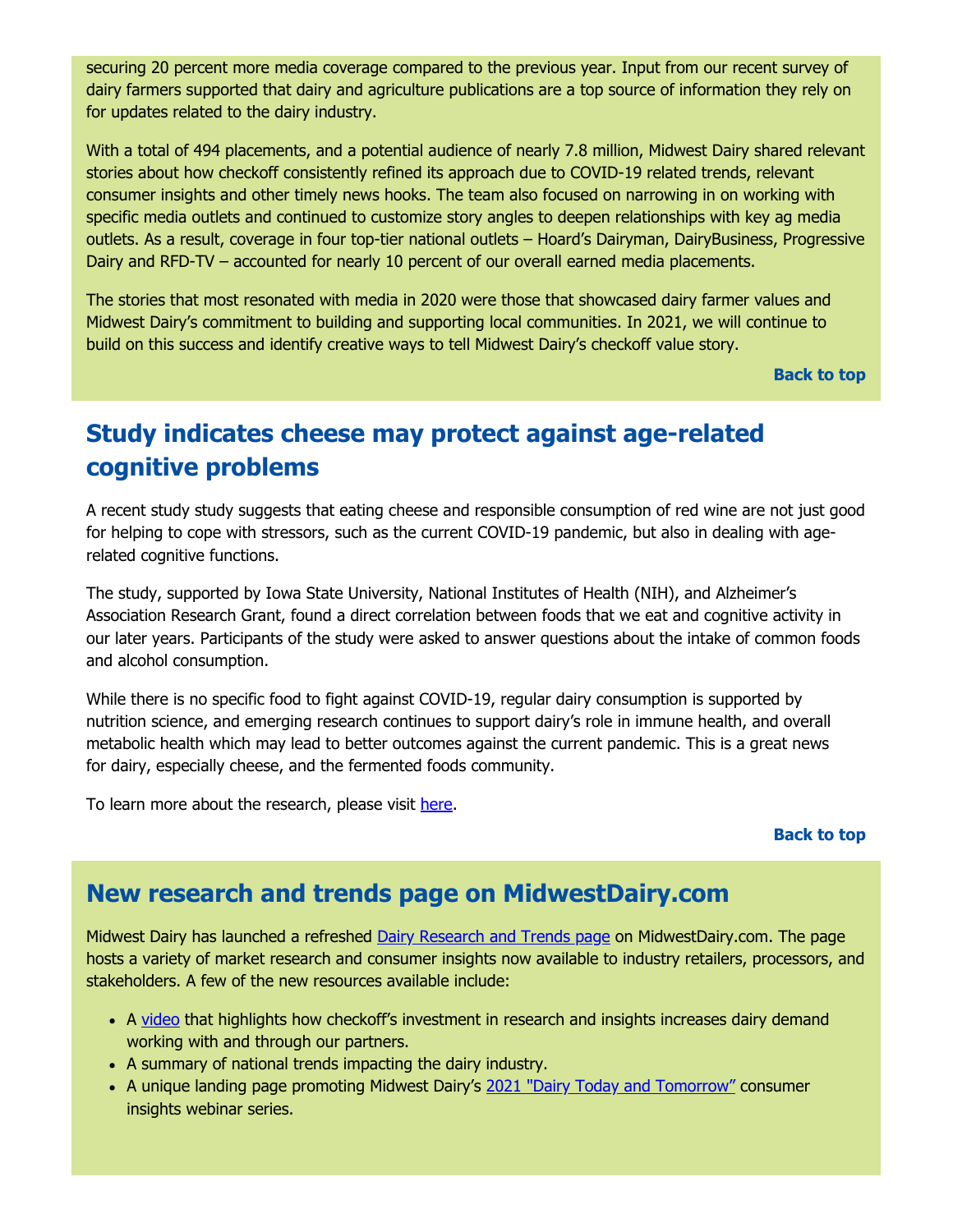This page will allow Midwest Dairy to expand the reach of our market research and consumer insights learnings to the dairy community at large. We'll be regularly updating the page with new content, videos and resources to ensure we are delivering timely and relevant resources.

For more in-depth learnings, page viewers will be given the opportunity to subscribe to our Monthly Insights Updates through a pop-up registration. In the coming weeks, we'll support the launch of this new landing page through paid and organic social outreach to dairy retailers, processors, and farmer stakeholders on [Facebook](https://www.facebook.com/midwestdairy) and [LinkedIn.](https://www.linkedin.com/company/1244562/admin/)

**[Back to top](#page-0-0)**

### <span id="page-3-0"></span>**Midwest Dairy partners with Pizza Ranch to launch new takeand-bake breakfast pizzas**

Midwest Dairy partnered with Pizza Ranch in December to launch a new take-and-bake breakfast pizza with a buy 1, get 1 free promotional offer.

The concept began when Scott Gilray, Midwest Dairy director for demand, asked Megan Sheets, manager of consumer insights to research data and insights, which revealed the size and growth of the breakfast pizza segment at retail. The insights were shared with Pizza Ranch, which utilized this information to help persuade their franchisees to support this new product and move up a launch date.

Midwest Dairy then worked with Pizza Ranch to build a December marketing event and a store sales competition to encourage stores to sell the new pizzas. The marketing program included:

- Digital advertising, including websites and social channels = 16 million impressions with overwhelmingly positive comments about the breakfast pizzas
- Email marketing over 3 million emails sent
- Box-toppers on all orders
- In-door banner displayed at all Pizza Ranch stores highlighting the breakfast pizzas
- All activations included the Undeniable Dairy logo

Midwest Dairy also connected with Iowa Pork Producers Association and the Iowa Egg Council to join us in the support of this new product. The Iowa Egg Council was able to include their logo on the majority of December activations and both organizations will continue to promote the breakfast pizzas in 2021.

The launch and promotional event exceeded all Pizza Ranch and Midwest Dairy expectations. Pizza Ranch sold well over 100K breakfast pizzas in December, which equated to over 8 times the expected volume for the month. Overall December sales of incremental pounds of milk exceeded 350K pounds.

Look for more updates as we move through 2021, and don't forget to order your Pizza Ranch breakfast pizza today!

#### **[Back to top](#page-0-0)**

### <span id="page-3-1"></span>**Register now for lunchtime Open Mic discussion on Midwest Dairy's efforts to build trust**

Midwest Dairy invites dairy farmers to join in our first Open Mic discussion in 2021 where we will provide updates on checkoff's work focused on "Building Trust for Dairy." In our recent farmer survey, farmers said this topic was important, so we'd like to provide more detail and showcase a particular program where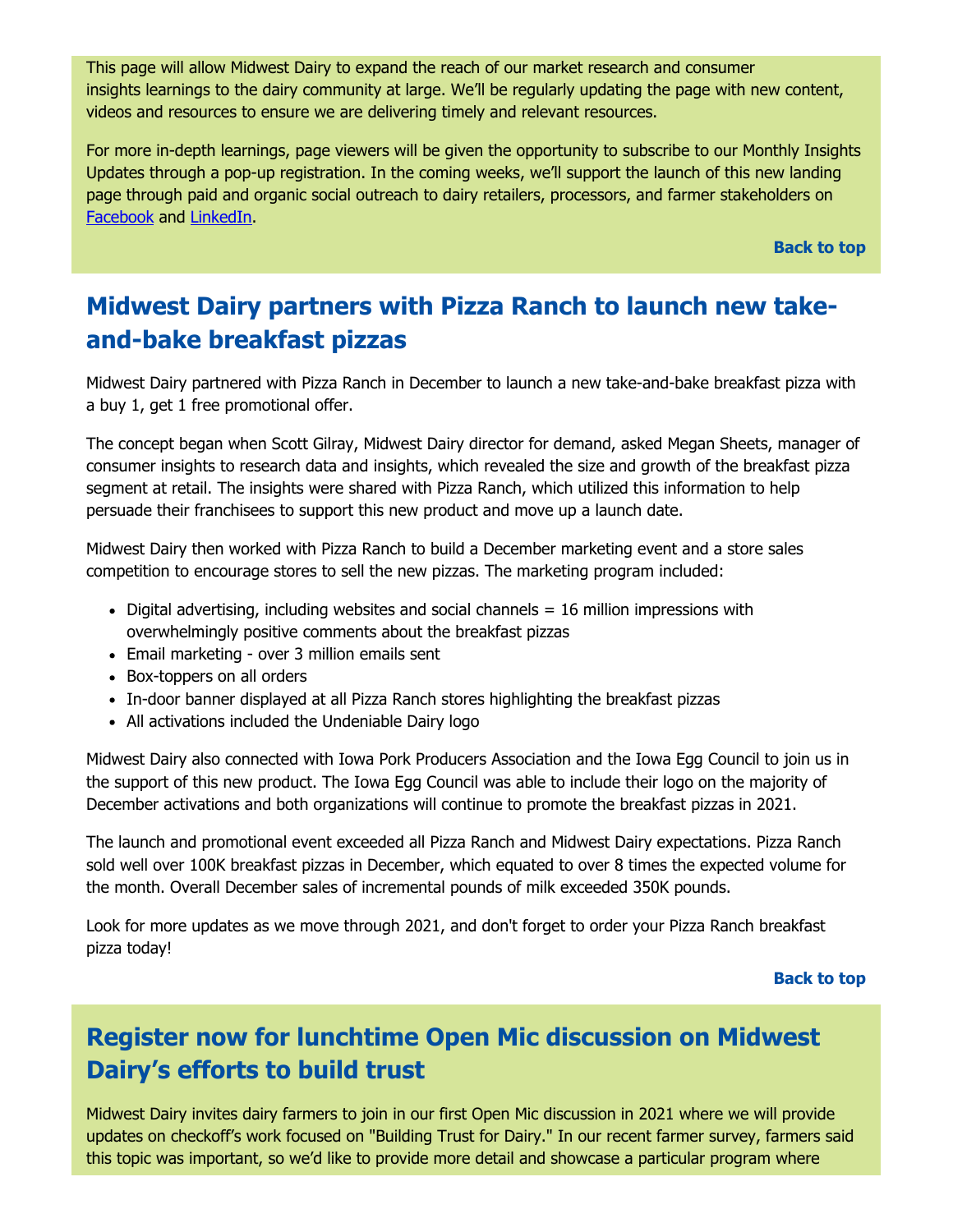checkoff staff and dairy farmers collaborated to build trust in dairy with thought leaders who will help us reach consumers.

The 30-minute Open Mic session will be on Wednesday, March 3 from 12:30-1 p.m. We will reserve a good portion of the call to answer questions about how we work with and through others to build trust in dairy.

Please register in advance [here f](https://midwestdairy.zoom.us/meeting/register/tJ0pd-irpzssEtHMYg4yjXotGmJvX9fk0Arh?_cldee=bXdlYXZlckBtaWR3ZXN0ZGFpcnkuY29t&recipientid=contact-66be36a94e23ea11a810000d3a563be2-9ad85a7bf025430886cf10e9e8904cae&esid=6b469193-9c64-eb11-a812-0022481c314b)or this meeting. We look forward to your participation.

**[Back to top](#page-0-0)**

#### <span id="page-4-0"></span>**Save the date: Dairy Experience Forum to be held July 13**

The fourth annual Dairy Experience Forum will be held virtually on July 13, 2021 from 11 a.m. to 4 p.m. Central Time.

The Dairy Experience Forum connects participants to top industry speakers as they share actionable consumer insights, forecasting, and industry thought leadership.

Attendees will have the opportunity to engage with stakeholders from across the dairy industry including dairy farmers, processors, and retailers in small group discussions.

The agenda along with more information on how to register will be made available in April.

In an effort to continue to grow the conference, the 2021 Dairy Experience Forum is being hosted by New England Dairy with support from state and regional dairy checkoff organizations including Midwest Dairy.

**[Back to top](#page-0-0)**

### <span id="page-4-1"></span>**University of Minnesota researchers develop rapid method to predict functionality of process cheese**

Process cheese is made by mixing natural cheese such as cheddar, Gouda or Swiss cheese with water, emulsifying salts and other dairy and non-dairy ingredients. One of the biggest challenges in making process cheese is that the final structure is hard to predict and challenging to fix once the cheese mixture is cooled. The main factors leading to structural variabilities in process cheese include:

- 1. Ingredients age and choice of natural cheese
- 2. Mixing and heating parameters
- 3. Cooling parameters

Current industrial methods to test the structural parameters of the process cheese involve extensive sample preparation at multiple stages of processing and making adjustments to the procedure by modifying the mixing and cooling times to achieve the desired specifications. Rapid in-line testing has been one of the current technology needs in the industry. Now, with the advancement in spectroscopic techniques, the challenges related to sample testing can be lessened by conducting a rapid test and avoiding an extensive sample preparation.

Research conducted at the University of Minnesota, led by Tonya Schoenfuss, Ph.D., and student researcher Lisa Chou, developed a spectroscopic method using Fourier Transform - Near Infrared (FT-NIR) Spectroscopy to develop calibrations that can be used to understand the key functional correlation between fresh and 2-to-4-week-old process cheese. In addition to the benefit of rapid in-line testing the use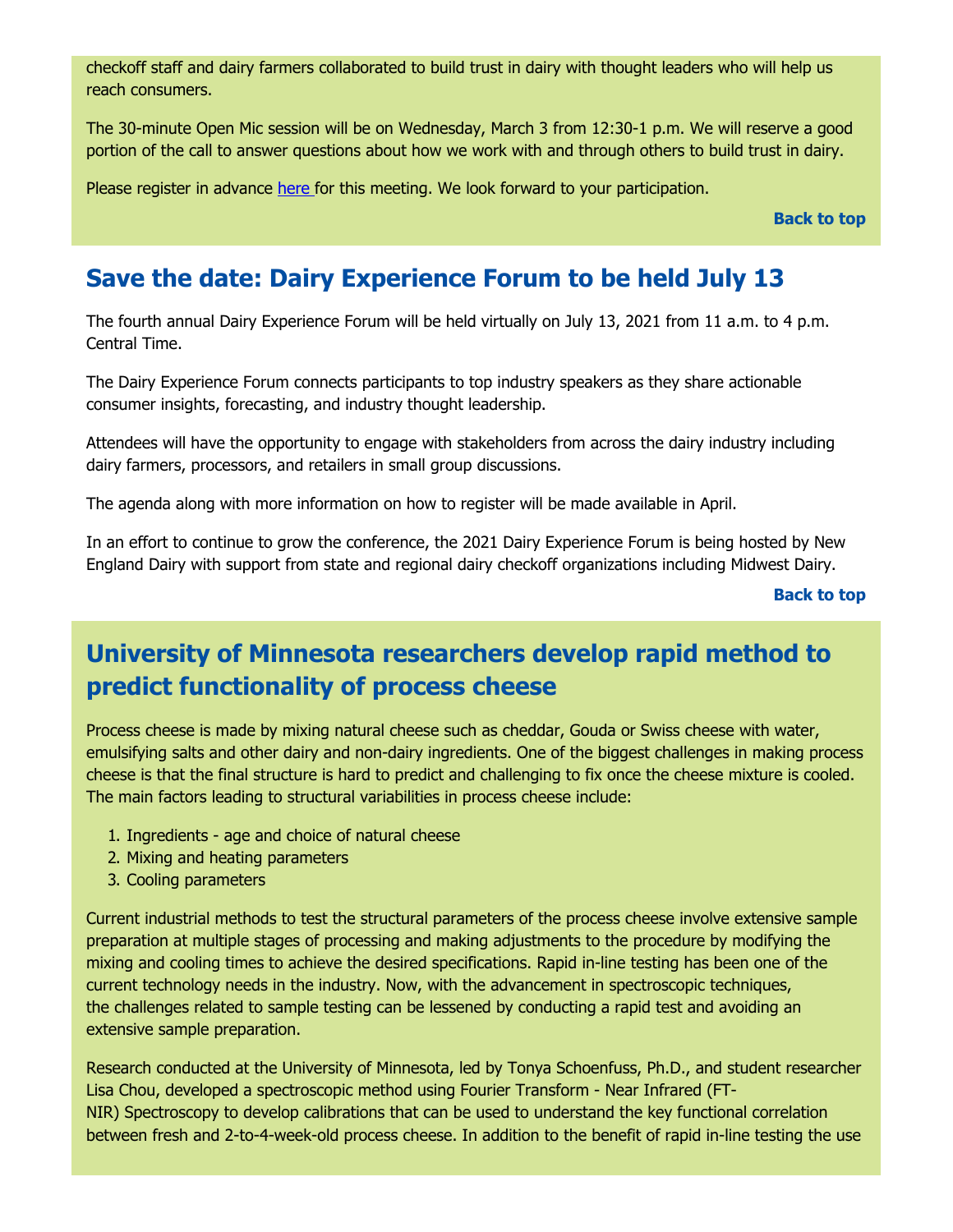of the spectroscopic method affords, the testing is also non-destructive, meaning there is no wastage of test samples.

The key findings of the research and future opportunities were presented to Midwest Dairy Foods Research Center (MDFRC) members during the MDFRC research update webinar on January 27.

#### **[Back to top](#page-0-0)**

#### <span id="page-5-0"></span>**New videos tell the dairy community's sustainability story**

Today's consumer wants to know the food they eat not only tastes great, but is made with care for the land and animals, too. Midwest Dairy has recently developed five videos to tell dairy's story in a fun and "edutaining" way. The [main video](https://youtu.be/2aJ1aEbWd4Y) tells the entire sustainability story in 90 seconds, focusing on how dairy is good for your body, community and planet. The others are about 60 seconds each and dive deeper into topics around how dairy farmers [care for their animals](https://youtu.be/waE0n8a13MQ), are [local and contribute to their communities,](https://youtu.be/rLyc6hqCq1c) are working to [reduce their carbon footprint](https://youtu.be/OJa937z2dic) and [providing nutrition to keep families happy and healthy.](https://youtu.be/sVzryzhkGVQ) All of these videos can be found on Midwest Dairy's website as a resource for partners to share and learn more dairy sustainability.

We encourage everyone to share these videos on their digital channels, including Facebook and Instagram. The videos are also available to other community partners to use in schools, libraries or children's museums. Please reach out to your farmer relations manager if you need the videos in a different format or have another idea for their use.

**[Back to top](#page-0-0)**

#### <span id="page-5-1"></span>**Social influencer campaign targets retailers, encourages sales**

Midwest Dairy recently completed a pilot of a 3-month social influencer campaign to drive consumers to retailers.

Tapping into MilkPEP's relaunch of their iconic #GotMilk campaign and the trend of cooking more at home, Midwest Dairy created a unique #GotMilkRecipe campaign that engaged 30 social influencers throughout our region to post recipes that included milk on Instagram, Pinterest, Facebook and personal blogs. The campaign launched in October and continued through early January.

Each influencer was given a list of key retailers, headquartered in our region, to tag and include "swipe up" shopping carts linked to the retailer. Retailers included Hy-Vee, Jewel-Osco, Target, Schnucks, Dierbergs, Coborn's, Cub Foods, Hen House, and Walmart. Influencers also linked to a

specially-created recipe hub, [Dairy Cooks](https://dairycooks.com/), where each recipe connects to a retailer shopping cart.

While actual sales data will not be available until March, we can share these encouraging results:

- We had 23 million consumer impressions, exceeding our goal by almost 3 million impressions.
- We had 23,614 dairy products placed in shopping carts. Of those dairy products, 9,192 were gallons of milk.
- Blog views and engagements and Instagram photo engagements were exceptionally high for the food and beverage industry.
- Our media return on investment was almost double. That is, the estimated value of organic content creation, views, and engagement was double our investment.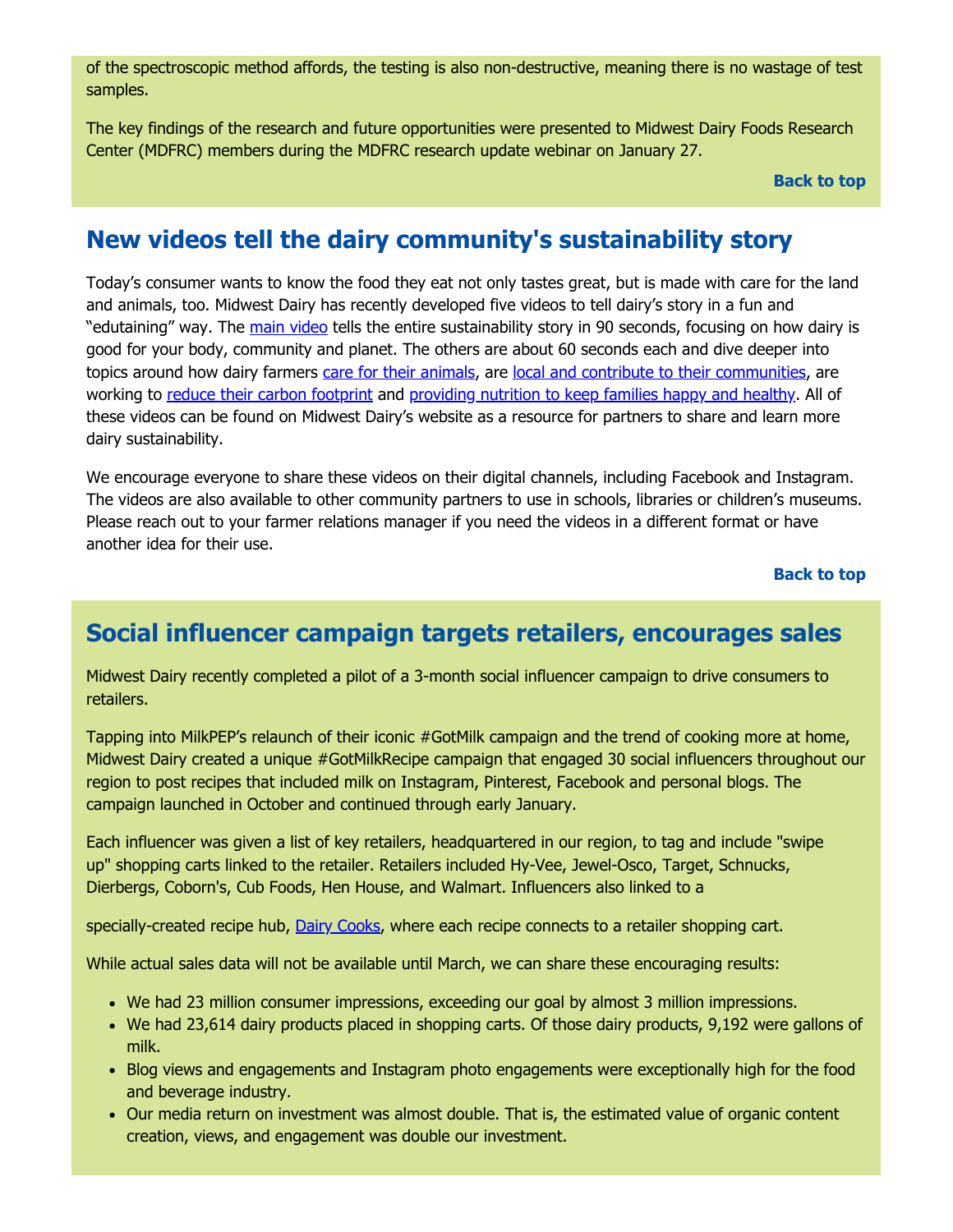Stay tuned for actual sales data in March, which will tell us if shopping carts resulted in purchases.

End Note: While this campaign was recipe/sales driven, all influencers received background information on dairy farmers' sustainability practices as well as dairy's nutrient value. One [influencer](https://www.marcsievers.com/la-vie-piquant/2020/10/21/overnight-eggnog?rq=eggnog) made a point of sharing how his work with Midwest Dairy inspired trust:

"As you know, I love sharing information with you. Being a vegetarian (going on 17 years), I have always tried to make educated and careful decisions on where my food (and especially dairy) comes from. Working with Midwest Dairy in partnership with this post, I learned a few things about milk (other than it tastes really good!) that I think you should know:

- U.S. dairy is committed to be an environmental solution and to increase on what it means to be environmentally responsible in the dairy industry.
- Dairy foods are linked to health benefits like reduced inflammation, improved digestive health and healthy immune systems.

Sometimes it really is the simplest of things that are the best, like my Overnight Eggnog made with whole milk."

**[Back to top](#page-0-0)**

#### <span id="page-6-0"></span>**Dairy farmers, milk recognized in Super Bowl ad**

Dairy farmers and milk were highlighted in a touching three-minute ad, titled "Essential", just before Super Bowl LV on February 7. Featured in the ad was the Hughes family, owners of Sunsett Dairy in Pittsville, Wisconsin. The ad recognized the contributions of essential workers from a variety of professions who have worked throughout the pandemic to meet people's needs.

The ad is significant in that it reflects the evolution of the years-long partnership checkoff has with the National Football League (NFL), which has grown from support for school feeding programs that include milk and dairy to inclusion in value-added opportunities such as free public service announcements, the NFL's "My Cause My Cleats" and many other programs.

To learn more about the Essential video, click [here](https://www.onfocus.news/pittsville-farm-featured-in-super-bowl-commercial/).

#### **[Back to top](#page-0-0)**

#### <span id="page-6-1"></span>**Driving dairy demand through synergistic partnerships**

The latest episode of Midwest Dairy's Dairy on the Air podcast - Driving Dairy Demand Through Synergistic Partnerships – features a conversation with Jon Moss, chief brand officer/senior vice president at Pizza Ranch. Moss shares how strategic partnerships between Pizza Ranch and Midwest Dairy have been mutually beneficial for driving demand during the pandemic and beyond.

In a discussion with Dairy on the Air host Andy Vance, Moss details the original partnership that celebrated National Dairy Month in 2020 by offering free extra cheese to customers who purchased online. This raised awareness about Pizza Ranch's carryout and delivery offerings, since dining rooms across the region were largely closed due to COVID-19, and the majority of their sales had previously been in-restaurant due to their popular buffets. In addition, the partnership resulted in Pizza Ranch purchasing more than 100,000 incremental pounds of cheese in the month, equating to more than 1 million incremental pounds of milk. Pizza Ranch also shared messaging about dairy farmers with customers, celebrating how sustainable, local and fresh dairy products are.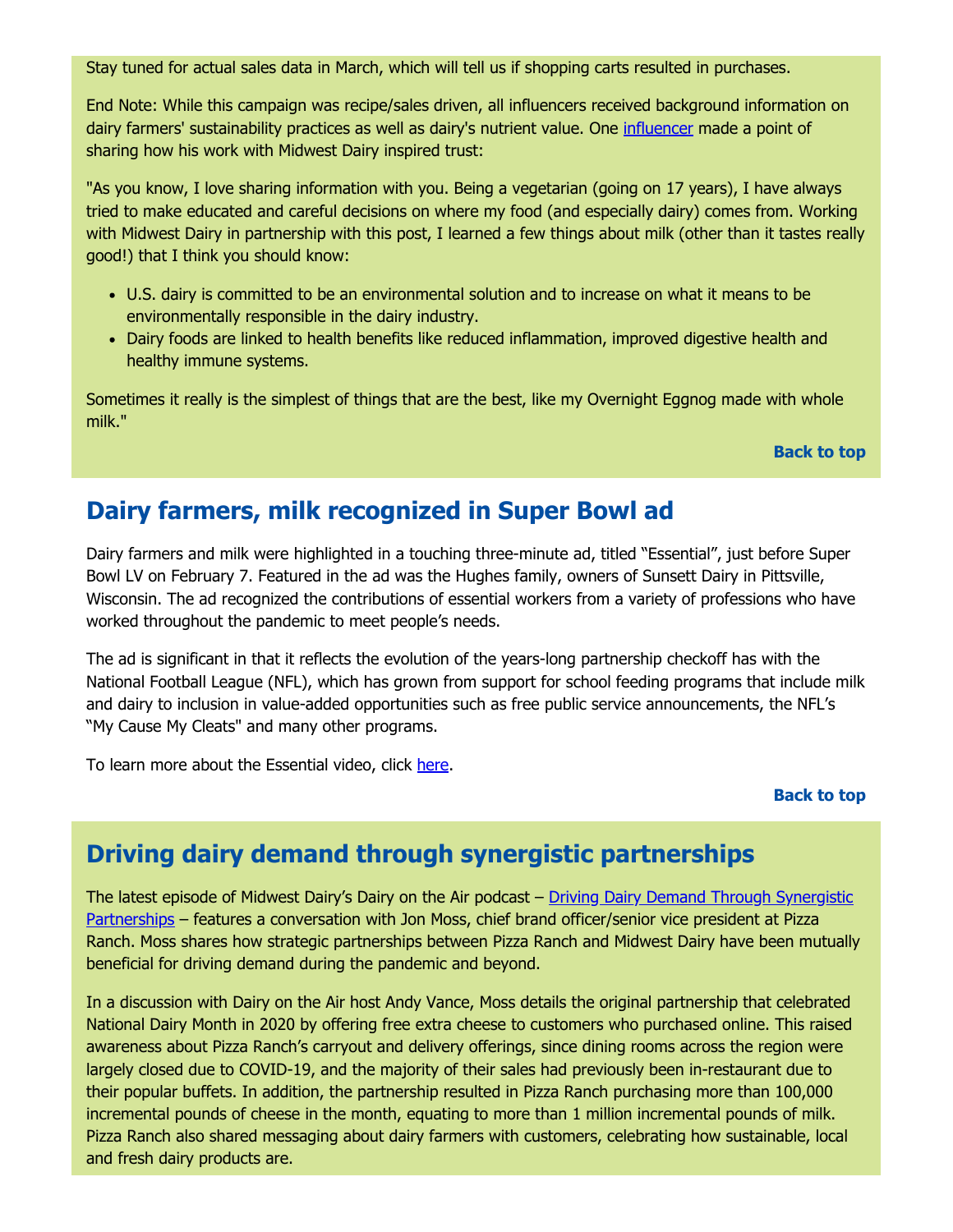Moss also described how this initial partnership has now led to a more extensive partnership between Pizza Ranch and Midwest Dairy, along with other organizations with similar goals. This partnership has helped successfully launch Pizza Ranch's frozen breakfast pizza line, which is a win-win for all involved, generating incremental sales and customer satisfaction across the board.

This Dairy on the Air episode, and others, can be download on iTunes, Google Play, Stitcher, iHeartRadio or your favorite podcast platform. You can also listen to this, and all Dairy on the Air episodes, directly on [MidwestDairy.com.](https://www.midwestdairy.com/for-farmers/dairy-checkoff/dairy-farmer-communications/dairy-on-the-air/)

**[Back to top](#page-0-0)**

### <span id="page-7-0"></span>**Midwest Dairy shares how new strategic plan will help build trust and dairy sales**

Findings from our recent dairy farmer survey show that dairy farmers rank dairy and ag media publications as their top source for information about the dairy industry. Given this feedback, Midwest Dairy CEO Molly Pelzer recently talked with a variety of ag media reporters to share how our new three-year strategic plan, launched in January, will guide checkoff to achieve these key objectives to continue to provide value for dairy farmers' checkoff investment:

- Increase dairy sales
- Grow trust in dairy
- Advance research in dairy
- Create dairy checkoff advocates
- Develop farm & community leaders for dairy

This ag media campaign has so far resulted in 32 media placements. This coverage across our 10-state region includes eight radio interviews, nine television segments, nine online stories and six print pieces.

Midwest Dairy's 2021-2023 strategic plan provides the roadmap for our ongoing partnerships with retailers, school foodservice and thought leaders to drive sales and build trust in dairy at a time when consumers are increasingly turning to the category for comfort, nutrition and value. We know that today's consumers continue to be curious about where their food comes from, and a key focus of our ongoing work will be to showcase dairy farmers' ongoing commitment to environmental stewardship and share how dairy foods are good for consumers as well as made with care for the planet.

To learn more about how Midwest Dairy is focusing on this important work, check out these stories: [AgWee](https://www.agweek.com/business/agriculture/6861083-Midwest-Dairy-launches-new-plan-to-promote-dairy)[k, F](https://www.rrfn.com/wp-content/uploads/2021/01/012621-Midwest-Dairy-air-check-Pelzer.mp3)[arm Progres](https://www.farmprogress.com/dairy/2020-challenges-aside-midwest-dairy-forges-new-3-year-plan)[s, F](https://www.rrfn.com/wp-content/uploads/2021/01/012621-Midwest-Dairy-air-check-Pelzer.mp3)[arm Wee](https://www.farmweeknow.com/profitability/midwest-dairy-launches-strategic-plan/article_4d0584e0-5bff-11eb-b385-0b7fc506f792.html)[k, B](https://www.rrfn.com/wp-content/uploads/2021/01/012621-Midwest-Dairy-air-check-Pelzer.mp3)[rownfield Ag New](https://brownfieldagnews.com/news/consumer-interest-in-food-supply-chain-grows-during-pandemic/)[s, R](https://www.rrfn.com/wp-content/uploads/2021/01/012621-Midwest-Dairy-air-check-Pelzer.mp3)[ural Radio Network](https://post.futurimedia.com/krvnam/playlist/79/listen-12633.html?cb=1611776486.327878) [and Red River Farm](https://www.rrfn.com/wp-content/uploads/2021/01/012621-Midwest-Dairy-air-check-Pelzer.mp3) Network.

**[Back to top](#page-0-0)**

#### <span id="page-7-1"></span>**Delivering the goods on dairy foods during National Nutrition Month**

Like the popular saying goes, March comes "in like a lion, out like a lamb," and many of us may be coming off of a heavy winter but hoping to shift some habits before warmer, spring-like conditions take hold. Largely, this means getting back to a more nutritious and healthy eating regimen.

Thankfully, March is National Nutrition Month, which helps us identify better food options and more positive eating habits. While Dairy Management, Inc. rolls out some fun and engaging ways to think about dairy as a